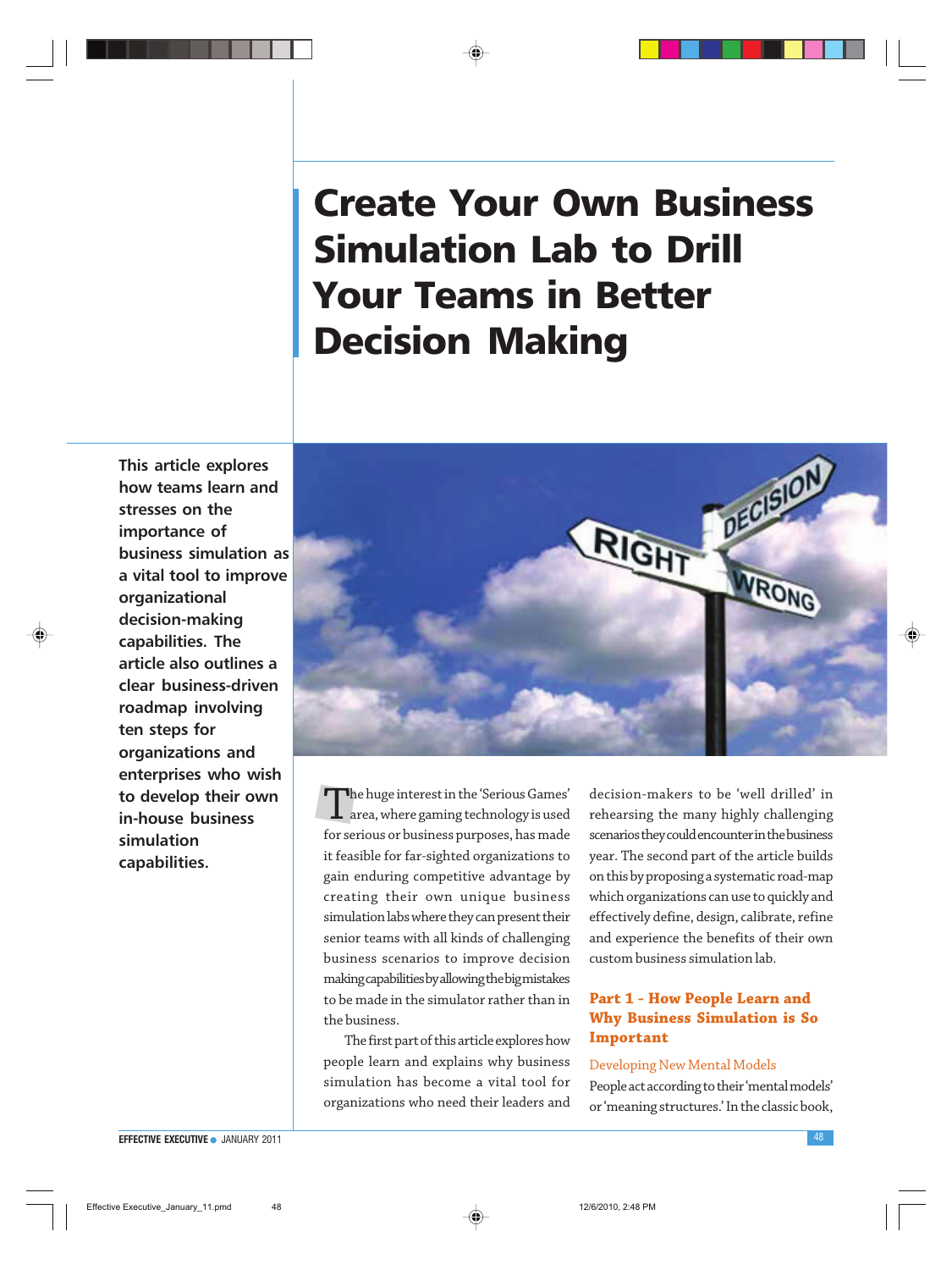The Fifth Discipline<sup>1</sup>, that popularized the concept of the learning organization, mental models have been described as: "deeply ingrained assumptions, generalizations, or even pictures or images that influence how we understand the world and how we take action. Very often, we are not consciously aware of our mental models or the effects they have on our behavior. ...Mental models of what can or cannot be done in different management settings are no less deeply entrenched. The discipline of working with mental models starts with turning the mirror inwards; learning to unearth our internal pictures of the world, to bring them to the surface and hold them rigorously to scrutiny."

#### 'Espoused' versus 'In-Use' Models

*The Fifth Discipline*, and other texts on individual and organizational learning  $^2$ , make the distinction between 'Espoused' models and 'In-Use' models. In simple terms, espoused models are what we think we believe or how we might explain our beliefs to others. In-Use models are what an analysis of our real-world actions, by an independent observer, would suggest we actually believe. Espoused models and In-Use models are often in sharp contradiction. These contradictions can only be generally exposed through some kind of action, real or simulated.

For example, In-Use models for reacting as a competent car driver on unexpectedly hitting an icy patch would be to regain control by not deploying the brakes and turning into the skid (as recommended). However, practical experience often resulted in drivers doing exactly the opposite. This showed clearly (and shockingly), that the Espoused model was different from the In-Use model for this situation. Armed with this knowledge, drivers are better equipped to handle the situation next time, as they know what the natural automatic reaction will be. Indeed, they would be even better equipped if they

were to go to a car skid track, or driving simulator, and practice such maneuvers in a risk-free environment.

# The Value of Computer-based Simulation Models

In his book, *The Fifth Disclipline*, Senge, describes the advantages of having a tool for accelerating learning that he calls a microworld, "One of the most important new tools for accelerating learning and fostering shared mental models of the large system among local decision makers is the 'microworld.' These are microcosms of real business settings where teams of managers learn by conducting experiments that are difficult or impossible to conduct in real business. The research and design of microworlds will come to be the primary task of central management in learning organizations of the future."

Dörner, <sup>3</sup> in his book, *The Logic of Failure*, amplifies on Senge and suggests how such a tool should be best used, "Thus, simulated scenarios are an excellent teaching device. But it probably profits no one if we simply turn our pupils loose on these scenarios. Action alone is of little value. What makes more sense is to assemble a battery of different scenarios, which expose our participants to a 'symphony of demands' posed by various systems. We should also have experts observe participants as they plan and act."

#### The Process of Individual Learning

There are a number of theoretical frameworks for individual learning, e.g., Dreyfus <sup>4</sup> . One very useful framework in this context is Kolb's experiential learning cycle, described in detail in *The Organizational*

#### **Ken Thompson**

*is an expert practitioner and published author on teams, business networks, virtual technologies and social media. He helps major organizations to develop customized interactive Business Dashboards and What-if Simulators to support Strategy Development, Measurement Programs and Team Learning. To find out more about Ken's work visit http://www.bioteams.com*

 $\rightarrow$ 



Senge P, The Fifth Discipline - The Art and Practice of the Learning Organization, Random House, 1990. Dixon N, The Organizational Learning Cycle - How

We Can Learn Collectively, McGraw-Hill, 1994.

<sup>&</sup>lt;sup>3</sup> Dörner D, The Logic of Failure - Recognizing and<br>Avoiding Error in Complex Situations, Perseus Books, 1996.

Dreyfus H, Mind Over Machine - The Power of Human Intuition and Expertise in the Era of the Computer, Free Press, 1988.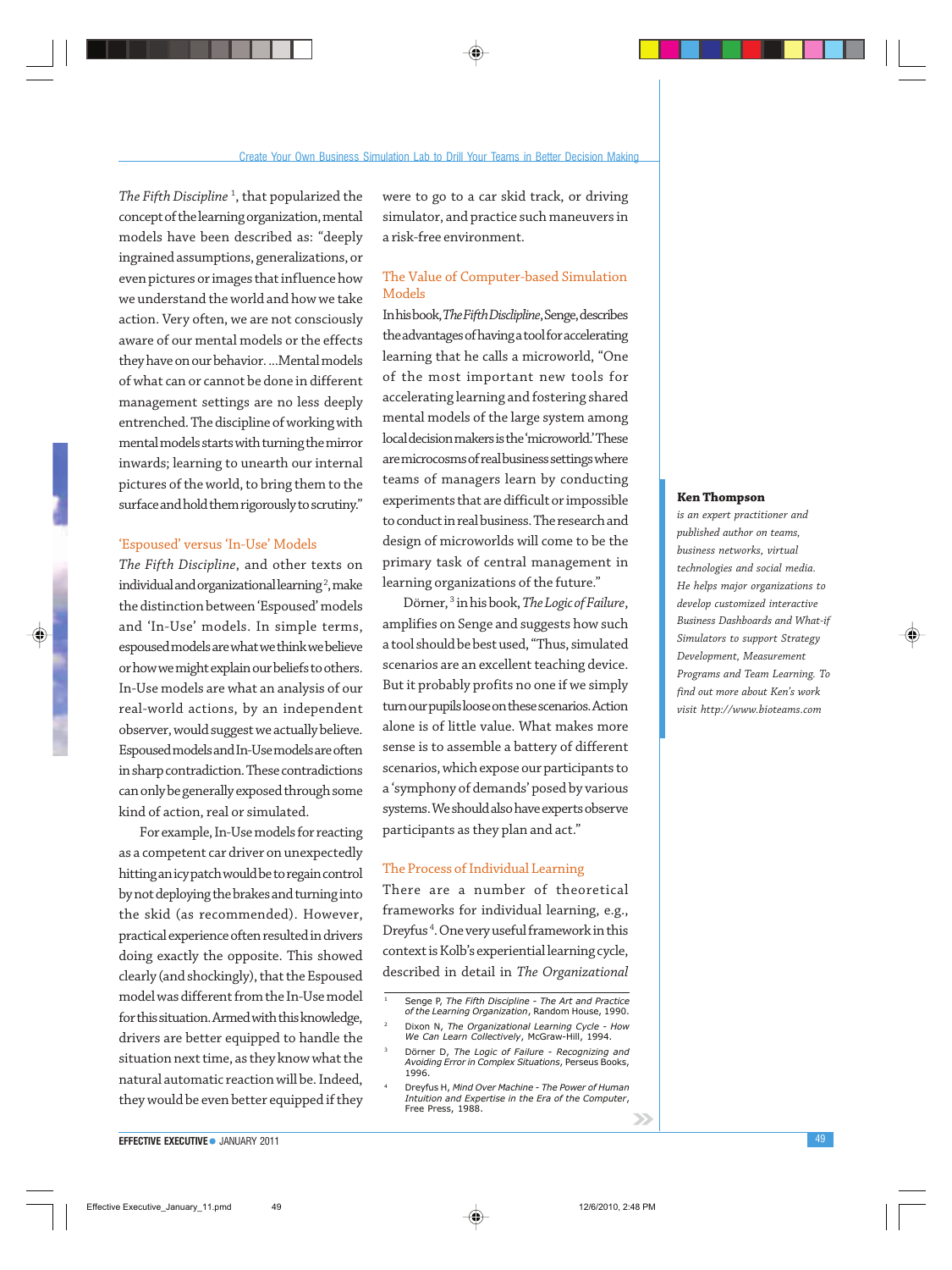#### Create Your Own Business Simulation Lab to Drill Your Teams in Better Decision Making

*Learning Cycle*. Kolb proposes a cycle through which individual learning progresses, involving four stages:

- **Concrete Experience** We experience the world through our senses.
- **Reflective Observation** We consciously reflect on what has occurred.
- **Abstract Conceptualization** We make sense of what we have experienced, by relating the new information to existing meaning structures (mental models), and out of that relationship we create new meaning.
- **Active Experimentation** We test out the meaning that we have constructed by taking action in the world, which then leads to new experience (then back to stage 1 again).

# Difficulty in Anticipating Time-Delayed Consequences of Actions

In the book, *The Logic of Failure – Recognizing and Avoiding Error in Complex Situations*, Dörner reflects on common themes in human-induced catastrophes such as the Chernobyl disaster. He observes, "One basic error accounts for all the catastrophes: none of the participants realized that they were dealing with a system in which, though not every element interacted with every other, many elements interacted with many others. They conceived of their task as dealing with a sequence of problems that had to be solved one at a time. They dealt with the entire system not as a 'system' but as a bundle of independent mini-systems."

One of the ways to deal with complex systems is, to work from 'general principles' that are applied in different situations. However, Dörner also points out the major flaw in this approach: "In complex systems with many interlocking elements, deconditionalizing abstractions are dangerous. The effectiveness of a measure almost always depends on the context within which the measure is pursued. A measure that produces good effects in one situation may do damage in another, and contextual dependencies mean there are few general rules."

Professor Edward Wilson of Harvard, and one of the world's leading biologists and environmentalists, muses on the problems we seem to have as human beings in anticipating the long-term consequences of our behaviors<sup>5</sup>: "Why do they (we) think in this short-sighted way? The reason is simple: it is a hardwired part of our Palaeolithic heritage. For hundreds of millennia, those who worked for short-term gain within a small circle of relatives and friends lived longer and left more offspring. The long view that might have saved their distant descendants, required a vision and extended altruism, instinctively difficult to marshal."

#### The Limits of the Predictive Ability of Simulation Models

The quote, "All models are wrong but some are useful," has been attributed to Albert Einstein. We should never deceive ourselves that we are dealing with correctness in any model building activity. The only value of a model is its utility or usefulness, never its correctness or accuracy. The builders of simulators recognize that a good test of a model is for it to be able to retrospectively reproduce some previous historical behavior pattern. While this is, of course, true, it may only be partly achievable. However, even if it were fully achievable it would not make the particular model

any more 'correct', only more 'useful'. Thus, retrospective behavior reproduction is more a necessity than a sufficiency for models and simulators.

# **Part 2 –How to Set Up Your Own Business Simulation Lab**

Now that we have shown the importance of simulation in enhancing team decisionmaking skills, we will look at what is involved practically in designing and developing your own uniquely tailored business simulations and propose a clear business-led road-map with ten key steps.

# Establish a Clear Purpose for The Simulation

First we need to establish the primary purpose for the business simulation. There are two main uses of business simulations – 'strategy testing' and 'team learning'. Both of these require a subtly different approach. For example, for 'strategy testing' business simulation it will be important to calibrate the model with accurate data and for the simulation results to be realistic in comparison with the recent results. It will also be necessary to prove that the simulation can broadly reproduce historical performance before it is used to engage with the future. However for a "team learning" objective it may be much more important to make the consequences of both success and failure extreme (and thus less realistic) both in terms of the consequences and how quickly these consequences occur. Beware of the temptation to try to achieve both strategy testing and team learning from the same business simulation scenarios – it is likely that you will achieve neither!



Wilson E, "The Bottleneck", from Scientific<br>American and reprinted in The Best American A*merican* and reprinted in *The Best American*<br>*Science and Nature Writings 2003*, Houghton<br>Mifflin, 2003.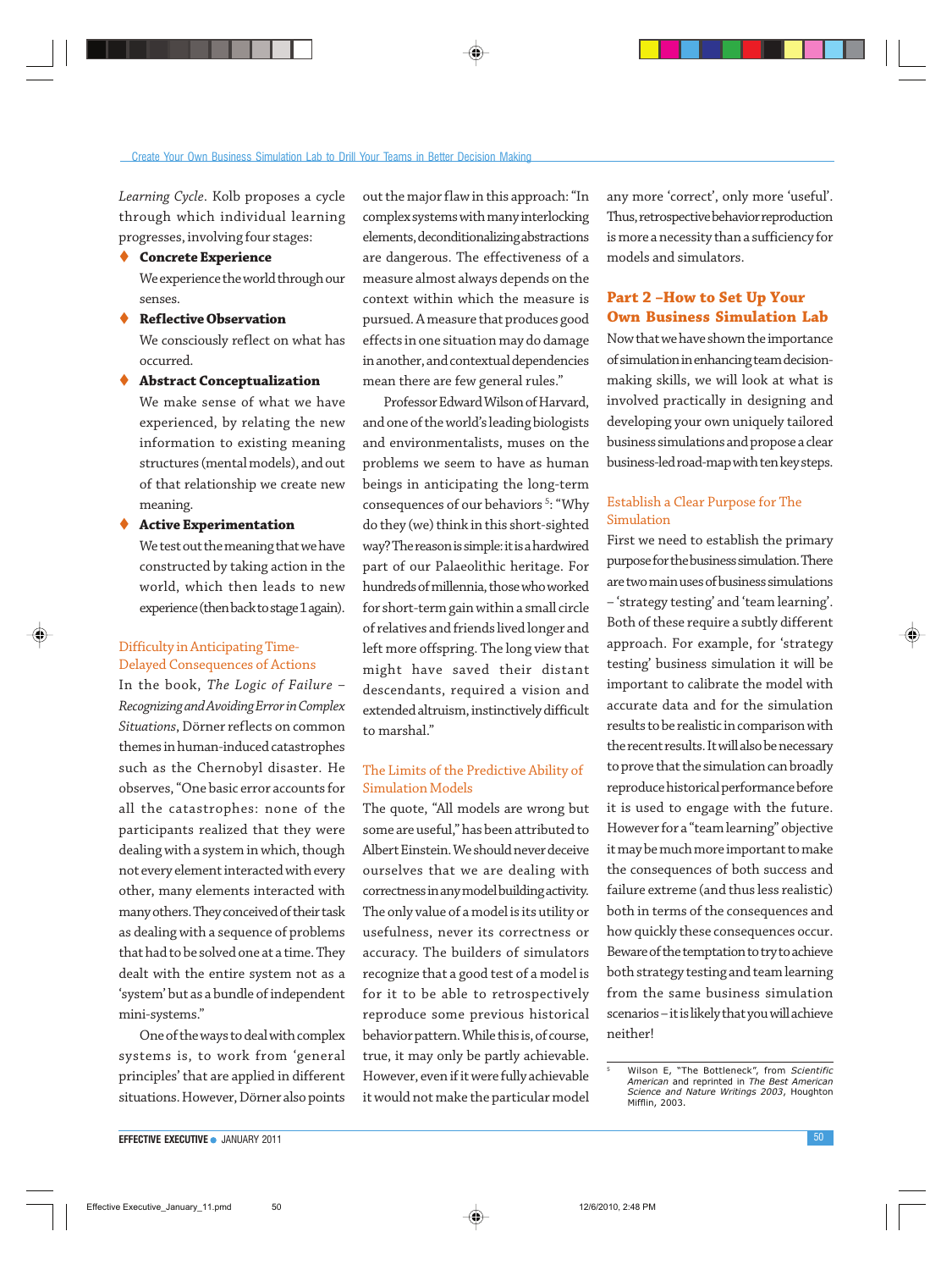Put the Simulation into Context The contexts could include:

#### **Learning Context**

Simulations may be absolutely "necessary" as part of a learning objective but they are rarely "sufficient" in themselves to achieve this objective. They need to be placed in context. We have already described the "learning context" and the importance of a simulation to be framed within an overall learning framework. Simulations, which are used as part of experiential learning events, which are designed, managed and professionally facilitated produce many times more value than those where the focus is only on the simulation as an end in itself.

#### **Social Context**

It is also important to define the group or team context in which the simulation will be used. One of the most important aspects of this is understanding the different ways team members will use the simulator (e.g., single versus multiuser) and the extent to which we decide to make the simulation more "workplace realistic" by the use of distraction and social noise. Even more important is the way the team makes decisions during the simulation. In addition to the ever-popular "Leader Decides" there are a number of alternative decision-making approaches such as the "Wisdom of Crowds" where the team essentially votes on decisions and "Collective Wisdom" where the team selects the most knowledge-able member to decide on the team's behalf depending on the decision required. For more on alternative team decision-making methods see my book *The Networked Enterprise*<sup>6</sup> .

#### **Technology Context**

familiar. Very fast to very simple<br>
prototype

Luder interfaces and Investment in the Investment in the unit of the money and intervalse and  $\frac{1}{2}$  in the money and intervalse and intervalse and intervalse and intervalse and intervalse and intervalse and intervalse

Exhibit I: Different Types of Business Simulation Technologies

prototype

live data

web deployment and ability to integrate with

Tools Vensim modeling and rapid may need prototyping especially for feedback loops and delays

multiuser support

Simulation Technology Examples Advantages Disadvantages

Spreadsheets Excel 2010 and Low cost and very Only suitable for<br>add-ons familiar. Very fast to very simple

Business Dashboards Xcelsius Powerful dashboards, Limited business<br>iDashboards web deployment and modeling capabilities

Systems Dynamics in Think and Powerful business Learning curves -<br>
Tools Tools + Powerful business Learning curves + Powerful business + Powerful business + Powerful business + Powerful business + Powerful business + Power

Serious Games Too many to list! Powerful immersive Significant<br>
Engines Contains Engines

Finally it is important to decide on the technology context for the simulation which could be the desktop, internet/intranet or even embedded into another application such as a dedicated gaming platform. There are a whole range of technologies available to build business simulations as summarized in Exhibit I. My advice is to start as simply as possible and be prepared to move into the more sophisticated environments as your needs and skills evolve.

# Identify the "Essence" of the Target Simulation Process

It is said that the sign that someone has really understood a complex subject is that he/she can explain it easily. To make a good simulation you need to uncover the very essence of the process or organization you are seeking to simulate and isolate this from anything else which adds complexity. The objective is to model your process in the least complex useful way.

One of the best ways to do this is to identify the single core business object which the process manages. For example HR processes deal with employees, sales processes deal with customers, innovation processes deal with products, operational units deal with projects and entrepreneurial units deal with ventures.

This method might seem simplistic but from experience it will address 95% of all business simulations. As you develop your business simulation lab you will of course simulate different business processes each of which will have different central business objects which you may decide to link together. However the complexity of adding a second business object within a single process is seldom justified and can become unmanageably complex very rapidly. This "central business object" approach is reinforced by an excellent article in the *Harvard Business Review* <sup>7</sup> by Mark Gottfredson and Keith Aspinall, "Innovation Versus Complexity: What Is Too Much of a Good Thing?" which suggests: "The first step

## **EFFECTIVE EXECUTIVE •** JANUARY 2011 **SEE AND A SEE A SEE A SEE A SEE A SEE A SEE A SEE A SEE A SEE A SEE A SEE A**

resources

Thompson K, The Networked Enterprise, MK Press, 2008.

Gottfredson M, "Innovation Versus Complexity: What is Too Much of a Good Thing", *Harvard*<br>*Business Review*, 2005.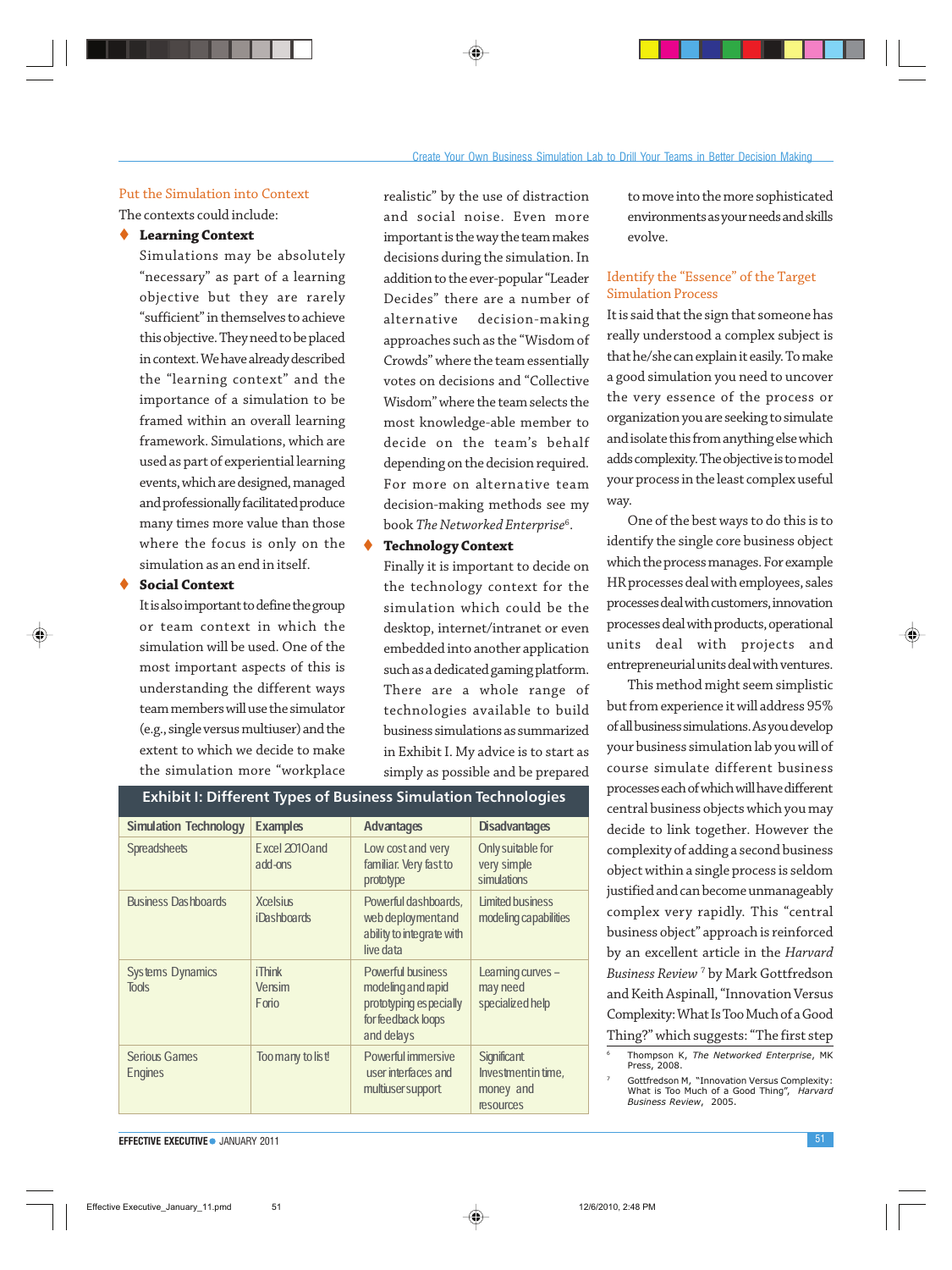#### Create Your Own Business Simulation Lab to Drill Your Teams in Better Decision Making



is to ask, What would our company look like if it made and sold only a single product or service? For Starbucks, it might be a medium-size cup of coffee; for a bank, a simple checking account. Then determine the cost of producing that baseline offering. Next, add variety back into the business system, product by product, and carefully forecast the resulting impact on sales as well as the cost implications across the value chain. When the analysis shows the costs beginning to overwhelm the added revenues, you've found your innovation fulcrum. By deconstructing their companies to a zero-complexity baseline, managers can break through organizational resistance and deeply

# Exhibit III: Typical Business Decisions and Their Types Decision Matur-Risk ing Deci- Avoidsion ance<br>Type? Decis **Decision** Type? Sales&CRM Yes No Operations **Yes** No Product Development Yes No People Management Yes No

EFFECTIVE EXECUTIVE ● JANUARY 2011 52

Environmental Management<sup>Yes</sup> Yes Community Engagement Yes Yes entrenched ways of thinking to find the right balance between innovation and complexity."

Now that we have identified our Central Business Object, we must establish the different 'states' this object goes through in the life of the business process. We need to identify just 4 states – the initial state, the optimum state, the non-optimum state and the exit state (Exhibit II) . For example, in a customer management simulation these might be New Customer, Major Account, Minor Account and Ex-Customer respectively. Although it is easy to identify multiple non-optimum states (e.g., Medium Customer, Minor Customer and Inactive Customer) it is rare to need more than one non-optimum state in the vast majority of business simulation needs.

#### Simulating the Key Business Decisions

Now we must identify the different business decisions to be explored using the simulation. Generally the best type of simulations use a set of resource investment decisions which must draw from a shared but limited pool of money, people and materials. Thus, as in the realworld, trade-off decisions and compromises are required. Exhibit III shows 6 typical decisions which might be appropriate for a simulation whose central business object is Customers:

It is important to note that there are two important characteristics of business decisions – Maturity and Risk Avoidance. **Maturing Decision Types** are those where the effect of decision has an impact beyond the current cycle. Normally this is because the decision is creating cumulative capacity such as "Selling Effectiveness" which can grow (or decay) over time depending on the investment made. Most simulation decisions are in this category but some decisions, such as policy or strategy decisions, can have their full effect in the cycle in which they are made.

 **Risk Avoidance Decision Types** are those which are primarily designed to avoid problems (often external) rather than to directly add value to the central business object. In Exhibit III the top four decisions are primarily 'Value-Chain' decisions and the bottom two decisions are primarily 'Risk Management' decisions. **Decision Strategies**. Each decision will add richness to the simulation if you can identify different 'strategies' by which the decisions can be implemented. These strategies can be explored and rewarded/ penalized in the simulation. For example, in the case of a Product Development decision two alternative strategies could be "Breakthrough Innovation" or "Continuous Innovation" with one being more appropriate than the other in one scenario, with the reverse in a second scenario and neutral/neither in a third scenario.

#### Create a Decision-Impact Matrix

Now that we have defined our central business object and our key decisions, we need to work with other members

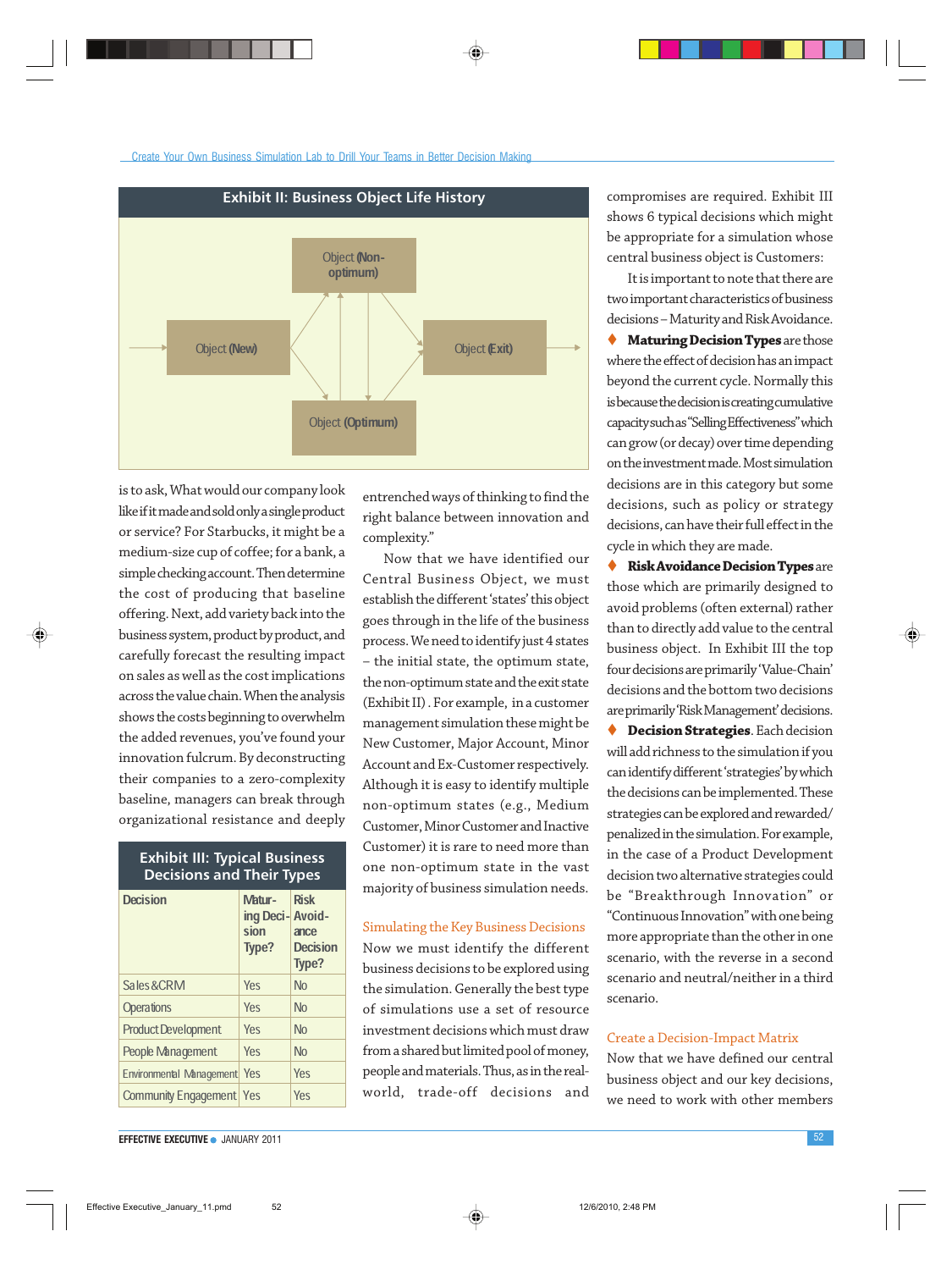in our team who understand the business indepth to establish the impact of these business decisions on the different stages in the object's lifecycle. This is very easy to represent in a simple matrix like the one in Exhibit IV.

The Table in Exhibit IV shows the impact which each decision has on the state of the main business object – in this example "Customers". For example it shows that Product Development has a major impact (+3) on new customer acquisition and a lesser impact (+2) on existing customer development but that these impact are not immediate and are delayed by 2 business cycles. If deciding between 2 or 3 (or 2.5) causes too much debate then you can use a non-numeric scale of impacts such as 'None', 'Very Low', 'Low', 'Medium', 'High' and 'Very High' and have these

labels converted to numbers on implementation.

# Establish a Balanced Simulation Scorecard

Now that we know our central business object, our key decisions and their impacts, we can determine the result measures we wish to monitor on the simulator. The most respected approach in this area is *The Balanced Scorecard*<sup>8</sup> by Kaplan and Norton which stresses the importance of two different types of indicators which should appear on a good business scorecard:

#### **Lagging Indicators**

These are typically financial performance indicators and are ultimately what a business (or simulation) will be judged on. However they do not provide early warnings

|                                                        | <b>Exhibit IV: Decision Impact Matrix</b> |                              |                        |                       |                                  |                                   |                          |  |
|--------------------------------------------------------|-------------------------------------------|------------------------------|------------------------|-----------------------|----------------------------------|-----------------------------------|--------------------------|--|
| <b>Decision-to-Results Impact Matrix (with Delays)</b> |                                           |                              |                        |                       |                                  |                                   |                          |  |
|                                                        |                                           | <b>Operational Decisions</b> |                        |                       | <b>Risk Management Decisions</b> |                                   |                          |  |
|                                                        | Decision/<br><b>Result</b>                | A<br>Sales and<br><b>CRM</b> | R<br><b>Operations</b> | C<br>Product<br>Level | D<br>People                      | F<br><b>Environment Community</b> | F                        |  |
|                                                        |                                           | Delay-1                      | Delay-O                | Delay-2               | Delay-O                          | Delay-O                           | Delay-O                  |  |
|                                                        | 1. Customer<br>Acquisition                | $+1$                         | $+2$                   | $+3$                  | $\overline{1}$                   | $\overline{1}$                    | $\overline{\mathcal{L}}$ |  |
|                                                        | 2 Customer<br>Development                 | $+2$                         | $+2$                   | $+2$                  | $\overline{1}$                   | O                                 | Ω                        |  |
|                                                        | 3 Customer<br><b>Management</b>           | $+3$                         | $+2$                   | $+2$                  | $-2$                             |                                   | Ω                        |  |

of success or failure and managing exclusively by these indicators is like driving a car by only looking in the rearview mirror!

#### **Leading Indicators**

These are typically non-financial performance indicators (e.g., bids made, customers contacted, defects reported) which give an early warning of the likely result of a key financial indictor. For example, if you are not making your target level of bids in Quarter 1 it is a good bet that you will have sales revenue problems in Quarter 2!

#### Develop a Simulation Dashboard Based on Good Information Design

The 'engine room' of a business simulation is its management dashboard. This is where the simulation users make their decisions for each cycle and receive instant feedback on the results. Dashboard design is a constantly developing area which is being impacted by advances in a field known as Information Design led by pioneers such as Edward Tufte and Stephen Few who have authored a number of books on this subject  $9,10$ .

- <sup>9</sup> Tufte E, The Visual Display of Quantitative Information, Graphics Press USA, 2001.
- <sup>10</sup> Few S, Information Dashboard Design: The Effective Visual Communication of Data, Pragma, 2006.



**EFFECTIVE EXECUTIVE •** JANUARY 2011 2012 2013

<sup>8</sup> Kaplan R; Norton D, The Balanced Scorecard, Translating Strategy into Action, Harvard Business School Press, 1996.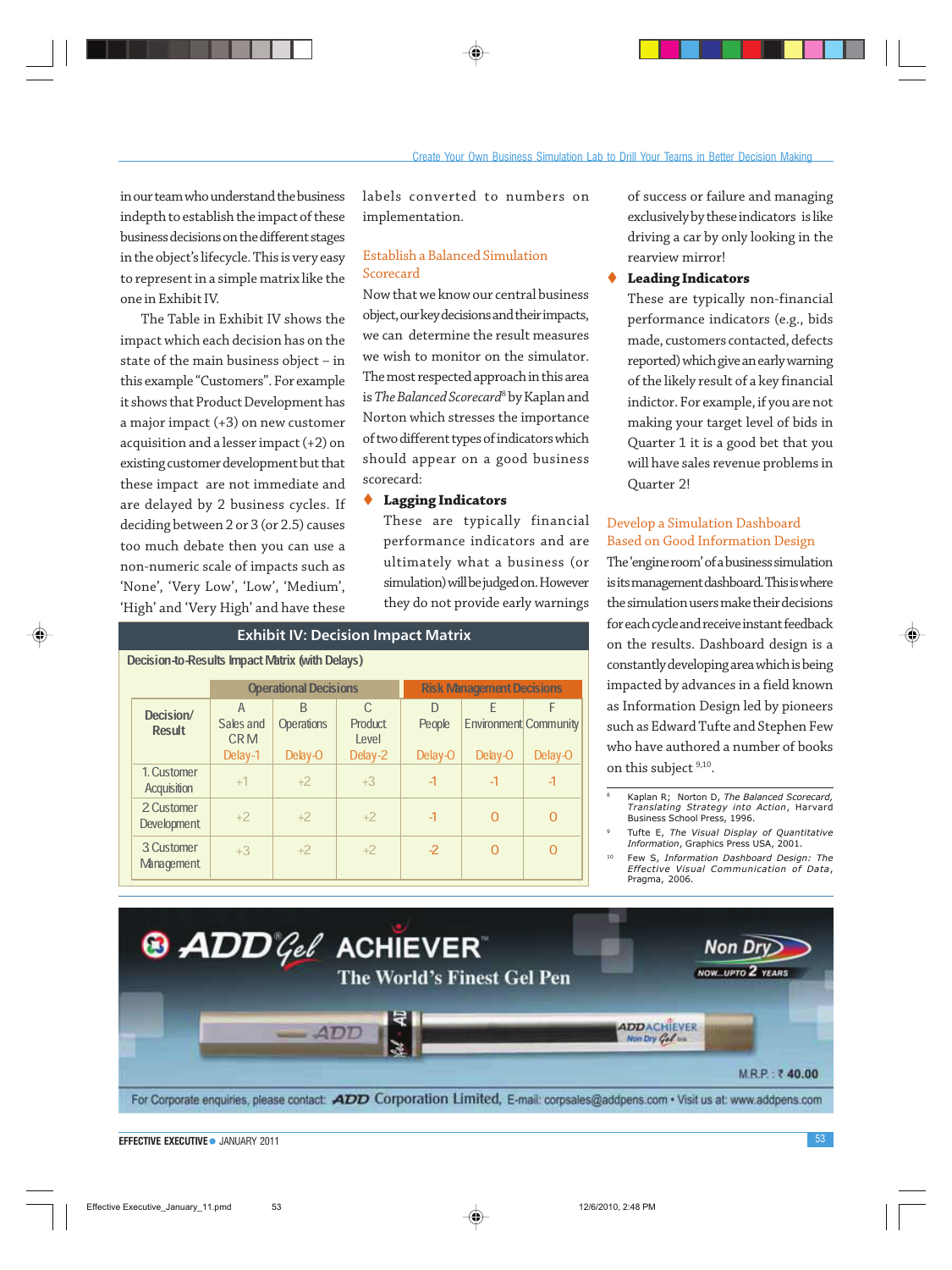| <b>Exhibit V: Fragment of a Typical Simulation Dashboard</b> |                           |                     |         |        |                                 |       |          |
|--------------------------------------------------------------|---------------------------|---------------------|---------|--------|---------------------------------|-------|----------|
| <b>RESOURCE &amp; STRATEGY DECISIONS</b>                     |                           |                     |         |        | <b>INDICATORS &amp; RESULTS</b> |       |          |
| <b>INVEST[Email Midg]</b>                                    | STRATEGY/Email Mktgl.     | Cumulative Revenue  | 50      | Perf.  | Trend Indicator                 |       | Warnings |
| n.                                                           |                           | Cumulative Profit   | 50      | Trends | Maturity Indicator              |       | INT LEXT |
|                                                              |                           | Cumulative Profit % | $0.0\%$ |        | M%(Email Mktg)                  | $0\%$ |          |
| <b>ISTIBlooping</b>                                          |                           | Period Revenue      | 50      |        | M%[Blogging]                    | 0%    |          |
| i t                                                          |                           | Penod Profit        | 50      |        | M%[Tweeting]                    | o.    |          |
| $\mathbf{D}$                                                 |                           | Revenue per Contact | 50      |        | M%[Communities]                 | 0%    |          |
|                                                              |                           | Profit Per Contact  | 50      |        | M%(Multimedia)                  |       |          |
|                                                              | <b>STRATEGY Tweeting!</b> | Active Contacts     | ٥       |        | M%[Tracking]                    | 0%    |          |

Tufte encourages the use of data-rich illustrations with all the available data presented but has also coined the term "chartjunk" to refer to useless, noninformative, or information-obscuring elements of quantitative information displays and argues against using excessive decoration in visual displays of quantitative information.

Exhibit V is a fragment of a typical business simulation dashboard showing the decision-making area on the left (using 'Sliders' which run from 0-100% for investments and -1,0,+1 for strategies), the key financial results (lagging indicators) in the middle and the key performance indicators (leading indicators) on the right supported by traffic-light style (Green/ Amber/Red) warning lights.

### Sanity-Check the "Vanilla Sky" Simulation

To make a business simulation valuable it needs to be calibrated so that it produces results that make sense to the intended users. The best way to do this is to develop a base case scenario which when operated according to the plan should produce results which are approximately in line with the historical performance. I refer to this as the "Vanilla Sky" scenario (after the film starring Tom Cruise where by looking at the repeating patterns of the clouds the main character realized he was living in a computer simulation and not

<sup>11</sup> Covey, S., Principle-Centred Leadership, Simon and Schuster, 1995.

EFFECTIVE EXECUTIVE ● JANUARY 2011 54

the real world). The aim here is to produce results which pass sanity check for a neutral starting scenario. This sanity check should test normal performance and also extreme performance (e.g., making 100% investment in a single decision area rather than balancing investments across multiple decisions as you would normally do).

# Create Increasingly Challenging Business Simulation Scenarios

There are two main elements in simulation scenario definition – setting start-up conditions and event scheduling. **Start-up Conditions** allow us to set the opening scenario position in terms of, for example, the current number of customers, average revenue per customer and starting capability/maturity levels in each of our key business process decision areas. This allows us to commence a scenario with a problem or an advantage already present in a chosen area.

 **Event Scheduling** allows us to schedule two types of unexpected events

– those which the users bring on themselves through their own poor decision-making and those which just happen and to which the users must react.

Stephen Covey in his book, *Principle* Centred Leadership<sup>11</sup> describes the difference between an individual's sphere of influence and sphere of concern. I have extended Stephen's approach from two spheres to three specifically for business simulation. Imagine three concentric spheres all businesses must operate within. The smallest sphere is the "Sphere of Control" – that is what the business can directly control. The next sphere is the "Sphere of Influence" where the business can affect things but are not in total control. Finally the largest sphere is the "Sphere of Concern" where the business can take action (and hope) but have little actual control over what ultimately happens. Exhibit VI summarizes the different types of simulation events appropriate to each of the three spheres, which we should cater for in our

| <b>Exhibit VI: Simulation Event Scheduling</b> |                      |                 |                                                                                                                                                                               |  |  |
|------------------------------------------------|----------------------|-----------------|-------------------------------------------------------------------------------------------------------------------------------------------------------------------------------|--|--|
| <b>Sphere</b>                                  | Cause                |                 | <b>Business Impact Simulation Scheduling Mechanism</b>                                                                                                                        |  |  |
| Control                                        | Inside your control  | <b>Direct</b>   | <b>Decision Maturity Thresholds</b><br>• Example: You neglect Product Development in-<br>vestment and your product is seen as no longer<br>"leading edge" which impacts sales |  |  |
| Influence                                      | Outside your control | <b>Direct</b>   | <b>Internal Event Schedules</b><br>• Example: A competitor releases a new product<br>which directly impacts your sales                                                        |  |  |
| Concern                                        | Outside your control | <b>Indirect</b> | <b>External Event Schedules</b><br>• Example: Aglobal recession makes it harder for<br>everybody to win new customers                                                         |  |  |